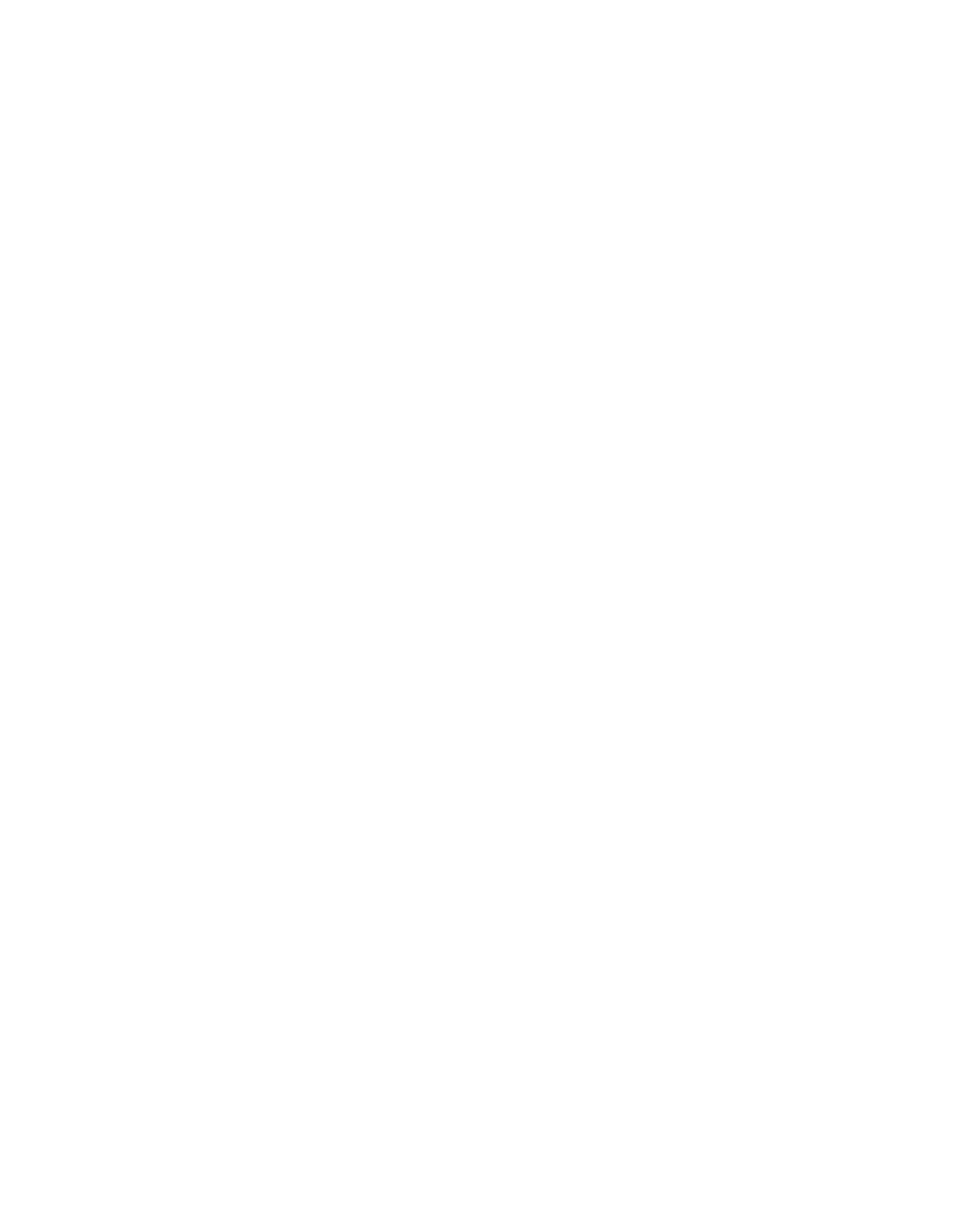## CONTENT

| CONNECTION DIAGRAM [36&10 pins] 1              |
|------------------------------------------------|
| DIP SWITCH SETTING 2                           |
| 36 & 10 PIN BUTTON LAYOUT 3                    |
| BOOKKEEPING & ADJUSTMENT 4                     |
| ON-SCREEN SYSTEM SETTING And All Andrew Street |
| CHANCE ADJUSTMENT. 6                           |
| MAIN FEATURES OF CRAZY BUGS II 7               |
|                                                |
|                                                |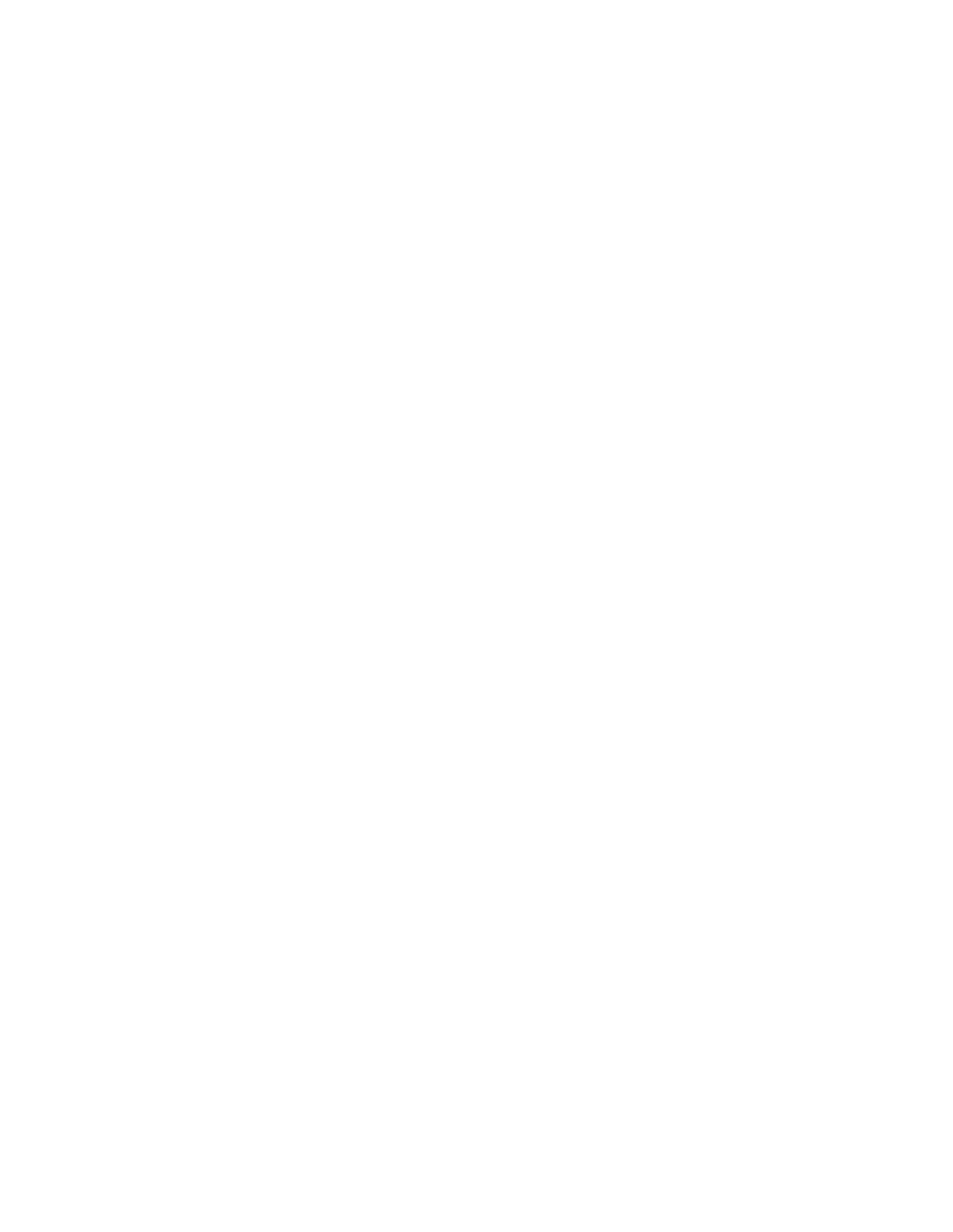## **CONNECTIONION DIAGRAM** (36&10pins)

| 36 Pins                |                |                                |  |  |
|------------------------|----------------|--------------------------------|--|--|
| <b>PARTS SIDE</b>      |                | <b>SOLDER SIDE</b>             |  |  |
| <b>VIDEO RED</b>       | 1              | <b>VIDEO GREEN</b>             |  |  |
| <b>VIDEO BLUE</b>      | $\overline{2}$ | <b>VIDEO SYNC</b>              |  |  |
| <b>SPEAKER</b>         | 3              | <b>VIDEO GND</b>               |  |  |
|                        | $\overline{4}$ |                                |  |  |
|                        | 5              |                                |  |  |
|                        | 6              |                                |  |  |
| <b>TICKET OUT</b>      | 7              |                                |  |  |
| <b>TICKET SWITCH</b>   | 8              |                                |  |  |
| START/ ALL STOP        | 9              |                                |  |  |
| STOP 3/HELP            | 10             |                                |  |  |
| <b>PLAY</b>            | 11             |                                |  |  |
| <b>TAKE</b>            | 12             |                                |  |  |
| STOP <sub>2</sub>      | 13             |                                |  |  |
|                        | 14             |                                |  |  |
|                        | 15             |                                |  |  |
| <b>HOLD/STOP 1</b>     | 16             |                                |  |  |
|                        | 17             |                                |  |  |
| <b>COIN A</b>          | 18             | <b>KEY IN</b>                  |  |  |
|                        | 19             | COIN <sub>C</sub>              |  |  |
| <b>BOOK</b>            | 20             | <b>TEST</b>                    |  |  |
|                        | 21             | <b>KEY OUT</b>                 |  |  |
|                        | 22             | CALL ATTENDANT                 |  |  |
| <b>COIN A METER</b>    | 23             |                                |  |  |
| <b>KEY IN METER</b>    | 24             |                                |  |  |
|                        | 25             |                                |  |  |
| <b>COIN IN C METER</b> | 26             | LAMP: TICKET OUT/<br>PRINT OUT |  |  |
| out meter              | 27             |                                |  |  |
|                        | 28             |                                |  |  |
| LAMP: START/ ALL STOP  | 29             |                                |  |  |
| LAMP: STOP 3/HELP      | 30             | <b>BILL ENABLE</b>             |  |  |
| LAMP: PLAY             | 31             | LAMP: COUNT                    |  |  |
| LAMP: TAKE/EXIT        | 32             | <b>LAMP: CALL ATTENDANT</b>    |  |  |
| LAMP: STOP 2           | 33             |                                |  |  |
| LAMP: HOLD/STOP 1      | 34             |                                |  |  |
| <b>CLEAR ERROR</b>     | 35             |                                |  |  |
| <b>GND</b>             | 36             | <b>GND</b>                     |  |  |

| 10 Pins           |                |                    |  |  |
|-------------------|----------------|--------------------|--|--|
| PARTS SIDE        |                | <b>SOLDER SIDE</b> |  |  |
| <b>GND</b>        | 1              | <b>GND</b>         |  |  |
| <b>GND</b>        | $\overline{2}$ | <b>GND</b>         |  |  |
| $+5V$             | 3              | $+5V$              |  |  |
| $+5V$             | 4              | $+5V$              |  |  |
| $+12V$            | 5              | $+12V$             |  |  |
|                   | 6              |                    |  |  |
| <b>TICKET SSR</b> | 7              |                    |  |  |
|                   | 8              |                    |  |  |
|                   | 9              |                    |  |  |
| gnd               | 10             | GND                |  |  |

**IGS USER MANUAL** PAGE 1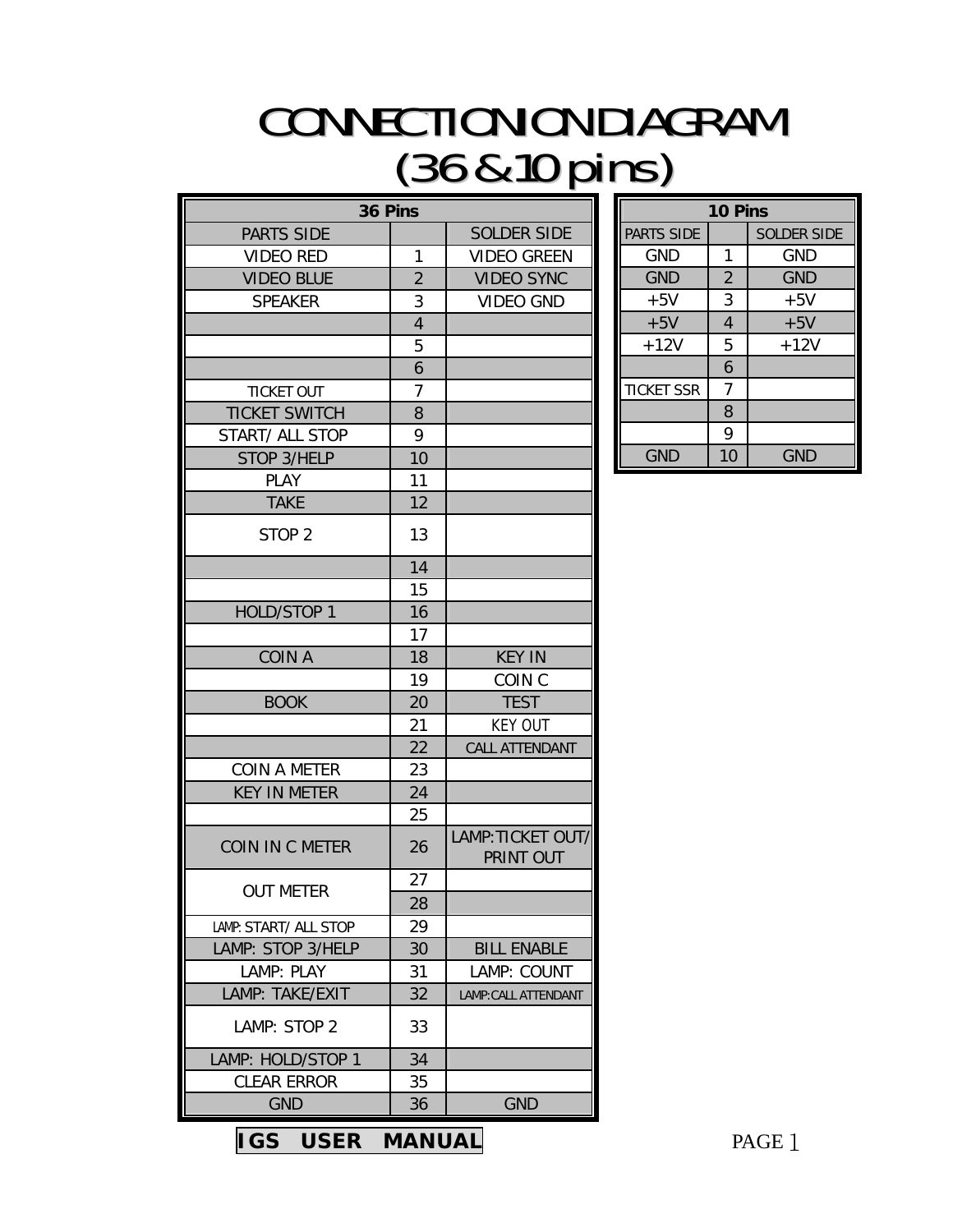## DIP SWITCH SETTING

| DIP SWITCH 1        |                | $\mathbf{1}$ | $\overline{2}$ | 3          | $\overline{4}$ | 5          | 6          | $\overline{7}$ | 8          |
|---------------------|----------------|--------------|----------------|------------|----------------|------------|------------|----------------|------------|
| <b>DEMO MUSIC</b>   | <b>NO</b>      | <b>OFF</b>   |                |            |                |            |            |                |            |
|                     | <b>YES</b>     | ON           |                |            |                |            |            |                |            |
|                     | N <sub>O</sub> |              | <b>OFF</b>     |            |                |            |            |                |            |
| PASSWORD            | <b>YES</b>     |              | ON             |            |                |            |            |                |            |
| <b>ODDS TABLE</b>   | N <sub>O</sub> |              |                | <b>OFF</b> |                |            |            |                |            |
|                     | <b>YES</b>     |              |                | ON         |                |            |            |                |            |
|                     | <b>NO</b>      |              |                |            | <b>OFF</b>     | <b>OFF</b> |            |                |            |
| <b>SCORE BOX</b>    | <b>YES</b>     |              |                |            | <b>ON</b>      | <b>OFF</b> |            |                |            |
|                     | 10X            |              |                |            | <b>OFF</b>     | ON         |            |                |            |
|                     | 10X            |              |                |            | ON             | ON         |            |                |            |
| <b>PLAY SCORE</b>   | N <sub>O</sub> |              |                |            |                |            | <b>OFF</b> |                |            |
|                     | <b>YES</b>     |              |                |            |                |            | ON         |                |            |
| <b>HAND COUNT</b>   | <b>NO</b>      |              |                |            |                |            |            | <b>OFF</b>     |            |
|                     | <b>YES</b>     |              |                |            |                |            |            | ON             |            |
| <b>AUTO TICKET</b>  | <b>NO</b>      |              |                |            |                |            |            |                | <b>OFF</b> |
|                     | <b>YES</b>     |              |                |            |                |            |            |                | ON         |
| DIP SWITCH 2        |                | 1            | 2              | 3          | 4              | 5          | 6          | 7              | 8          |
| <b>NON STOP</b>     | NO.            | <b>OFF</b>   |                |            |                |            |            |                |            |
|                     | <b>YES</b>     | ON           |                |            |                |            |            |                |            |
| <b>HOLD PAIR</b>    | <b>REGULAR</b> |              | <b>OFF</b>     |            |                |            |            |                |            |
|                     | <b>GEORGIA</b> |              | ON             |            |                |            |            |                |            |
| <b>SYMBOL STYLE</b> | <b>BOTH</b>    |              |                | <b>OFF</b> | <b>OFF</b>     |            |            |                |            |
|                     | <b>FRUIT</b>   |              |                | ON         | <b>OFF</b>     |            |            |                |            |
|                     | <b>BUG</b>     |              |                | <b>OFF</b> | <b>ON</b>      |            |            |                |            |
|                     | <b>BUG</b>     |              |                | ON         | ON             |            |            |                |            |

#### 【REMARK】Default Password of System Setup: [START] **×** 8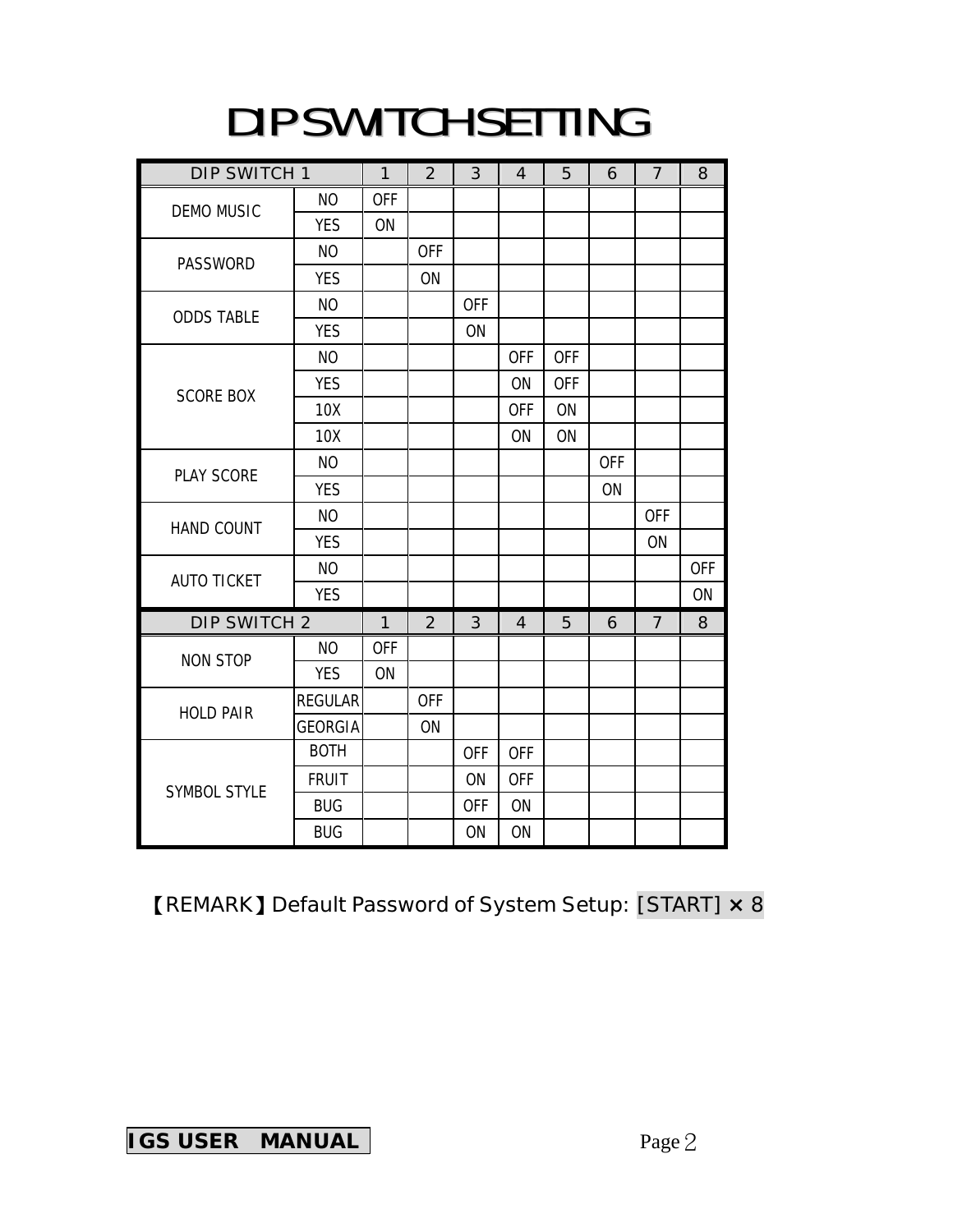## 36&10PINBUTTONLAYOUT

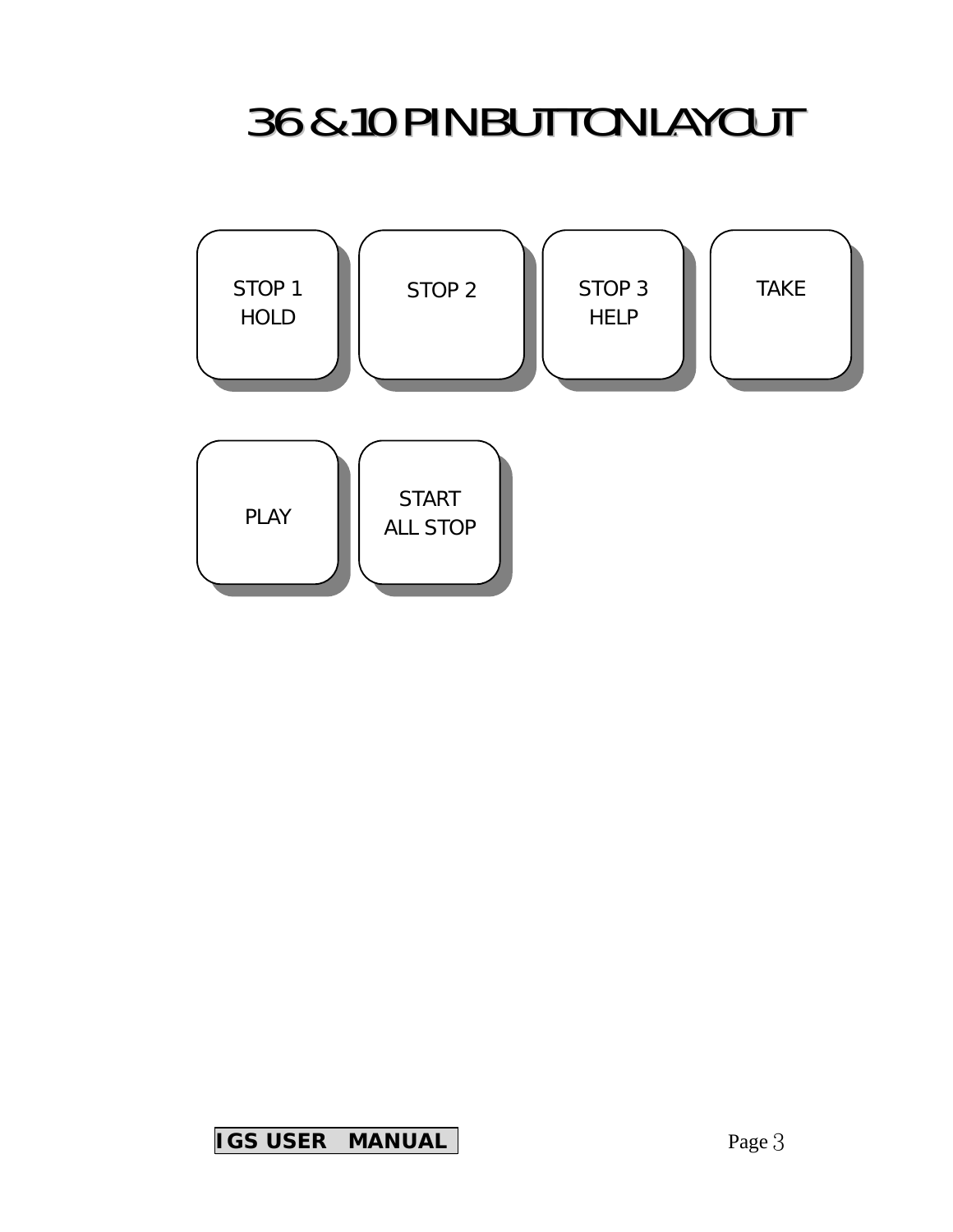## BOOKKEEPING& ADJUSTMENT

### **BOOKKEEPING FLOW**



### **DATA SETTING FLOW**

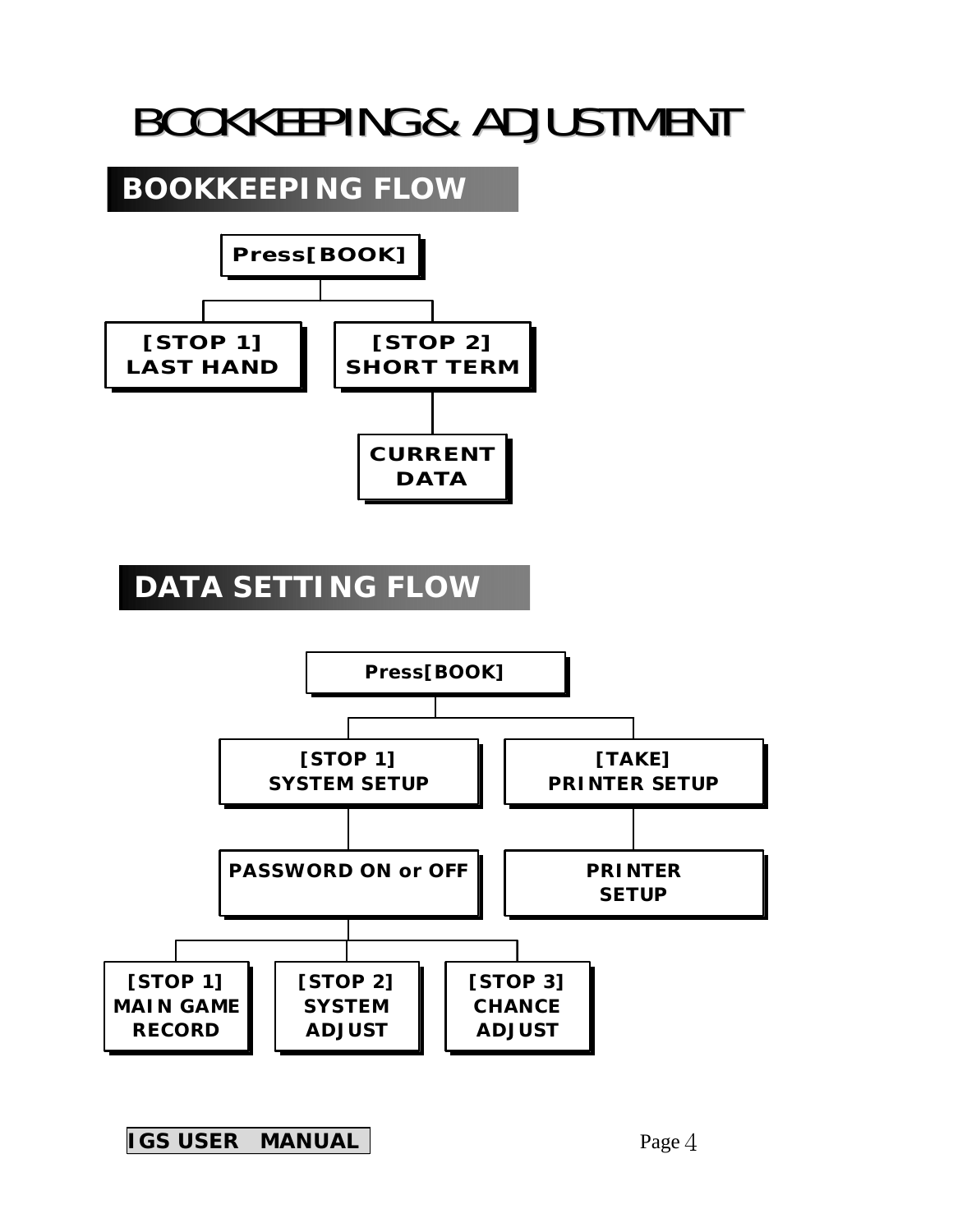## ON-SCREEN SYSTEM SETTING

## **SYSTEM SETUP**

**Press [BOOK]**  $\rightarrow$  **[STOP 3]**  $\rightarrow$  **[STOP 2] to select the following items.** 

| <b>CONTENT</b>                        | <b>SETTING SELECTION</b>                                                      | <b>DEFAULT</b>   |
|---------------------------------------|-------------------------------------------------------------------------------|------------------|
| MIN. PLAY                             | 1, 2, 4, 8, 10, 16, 24, 32, 48, 64                                            | 1                |
| MAX. PLAY                             | 8, 10, 16, 32, 64, 128, 256, 400                                              | 128              |
| <b>COIN RATE</b>                      |                                                                               | 5                |
| <b>KEY IN RATE</b>                    | 1, 2, 3, 4, 5, 10, 15, 20, 25, 30, 40,<br>50, 60, 75, 80, 100, 200, 250, 400, | 100              |
| <b>KEY OUT RATE</b>                   | 500, 1000                                                                     | 1                |
| <b>TICKET RATE</b>                    |                                                                               | 20               |
| <b>GAME TICKET</b>                    | 1, 2, 3, 4, 5, 8, 10, CONTINUOUS                                              | <b>CONTINUE</b>  |
| <b>TICKET OUT</b>                     | DISPENSER DIRECT / PRINTER                                                    | <b>DISPENSER</b> |
| <b>INTERFACE</b>                      | DIRECT /                                                                      | <b>DIRECT</b>    |
| <b>PRINTER</b><br><b>COMMAND</b>      | CBM1、ESC / POS、STAR                                                           | CBM1             |
| <b>SYSTEM LIMIT</b>                   | NO, MAX PLAY X 1100                                                           | <b>NO</b>        |
| <b>MIN.PLAY FOR</b><br><b>JACKPOT</b> | 8, 16, 24, 32                                                                 | 8                |
| MIN. JACKPOT                          | 1000, 2000, 3000                                                              | 2000             |
| MAX. JACKPOT                          | 5000,6000,7000,8000,9000,10000                                                | 5000             |

REMARK:

1.Printer only can be used by one machine driven by RS232.

2.The interface board of ticket dispenser can be driven by connecting with  $7<sup>th</sup>$  pin on the Part Side of 10 pins (on 36 & 10 pins diagram), refer to page 1.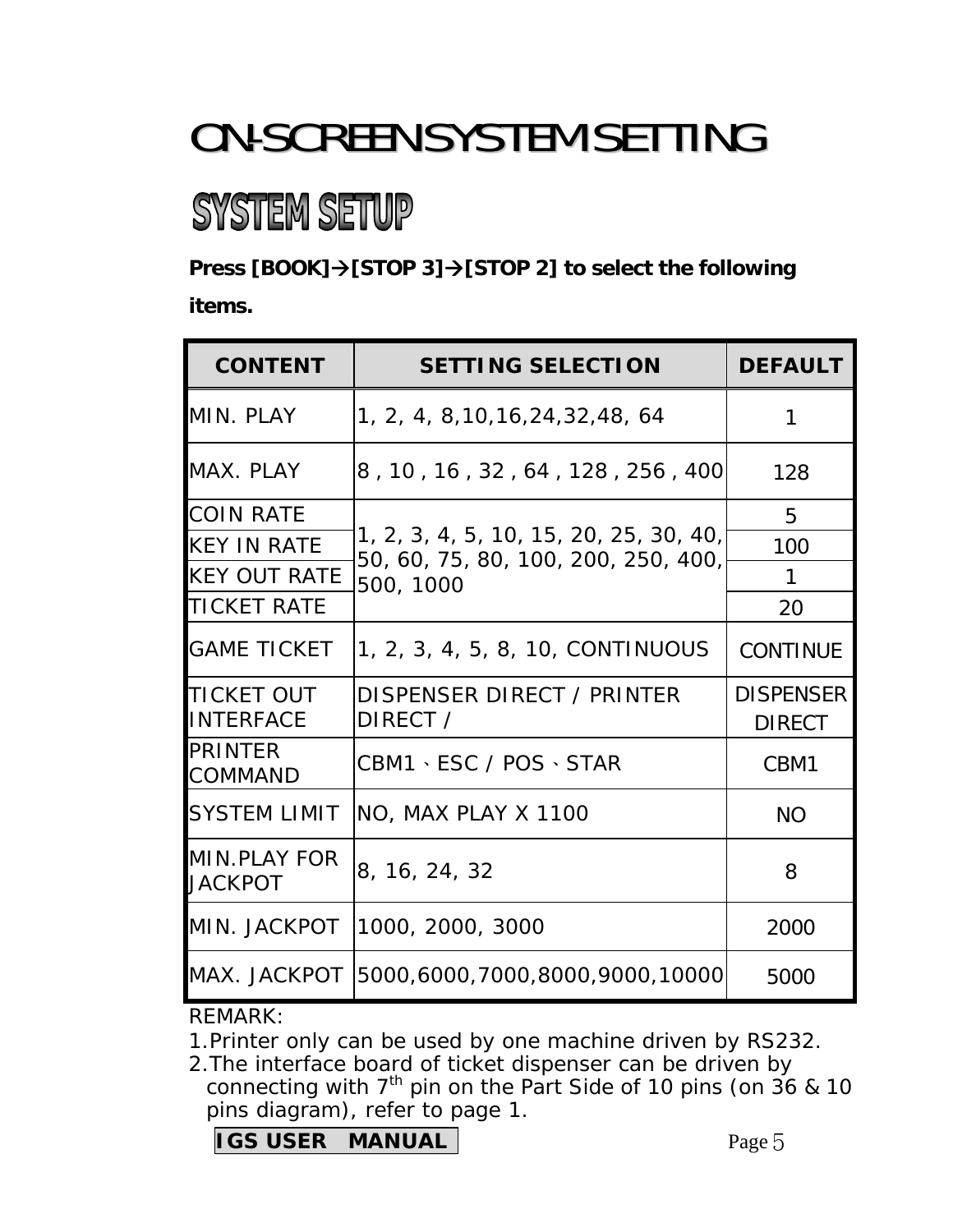# **CHANCE ADJUSTMENT**

#### **Press [BOOK]→ [STOP 3]→[STOP 3] to select the following items.**

| <b>CONTENT</b>                                            | <b>SETTING SELECTION</b>                                                    | <b>DEFAULT</b>     |
|-----------------------------------------------------------|-----------------------------------------------------------------------------|--------------------|
| MAIN GAME RATE<br>Total Points Won<br>Total Points Played | LEVEL 1 (easiest), LEVEL 2, LEVEL 3, LEVEL 4, LEVEL 5,<br>LEVEL 6 (hardest) | IFVFI <sub>5</sub> |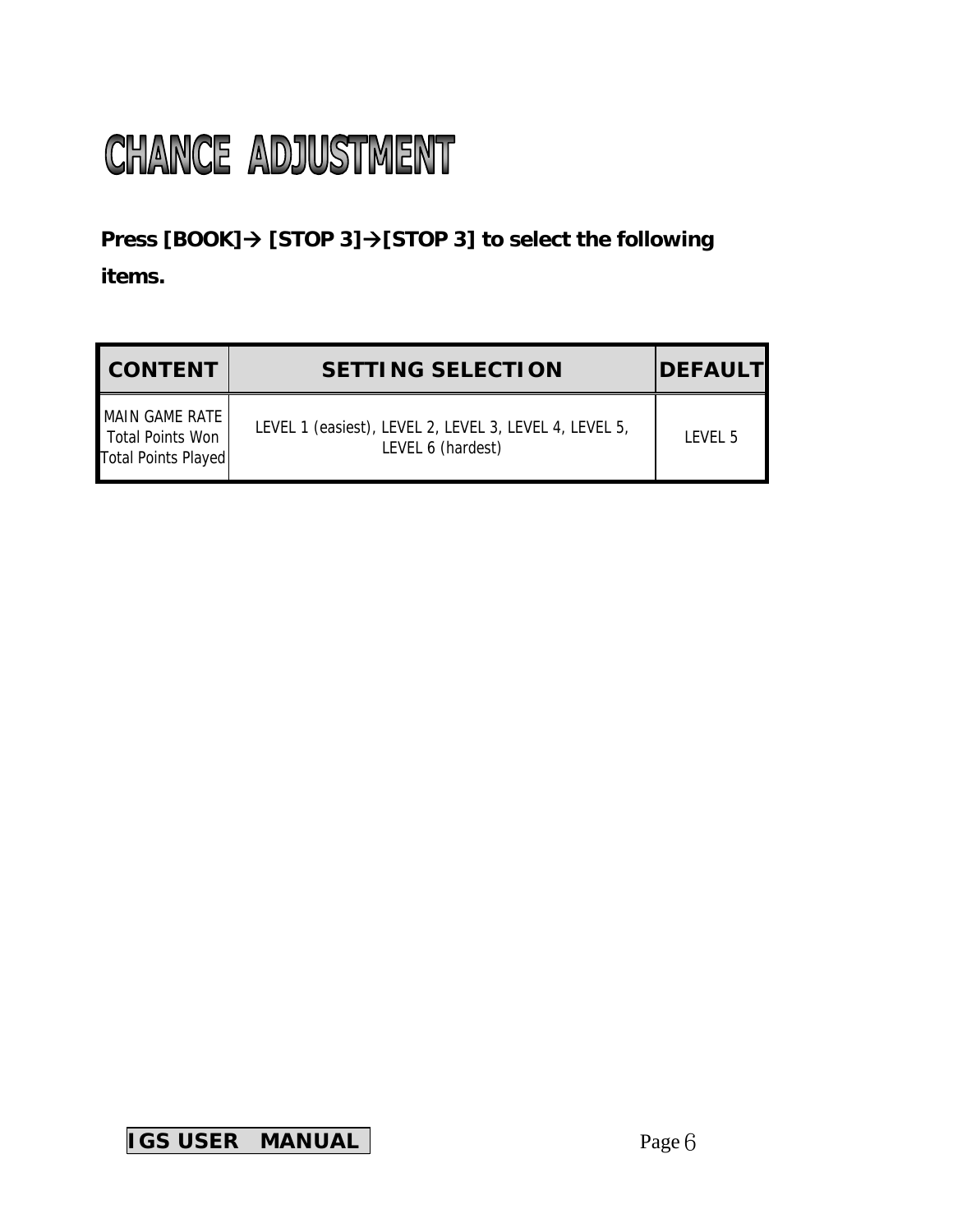## **MAIN FEATURES OF CRAZY BUGS II**

- **Progressive Jackpot:** Draw the Jackpot by collecting 5 different larvas.
- **Top Award: Max Win could reach 400,000.**
- z **Additional Skill Setting:** When "Skill Hold" (Dip SW2) is activated, player has a second chance to make a "skillful decision" with no win on first hand, and then re-spin.
- z **2 Graphics Substitute:** Classic Fruit, Bugs. (via Dip SW2, #3 & 4, Switch Symbol by hitting "STOP 2" button).
- **New Story themed Fever Game: When 3 bees** in a line, player enters Fever Game and win more bonus by choosing one of the bushes.
- **Trees Re-spin:** When more than 2 tree symbols show up, it opens tree re-spin.
- **Special "Wild" Award: representing any** Symbol, any line or must win during no win combination shows.

#### **IGS USER MANUAL**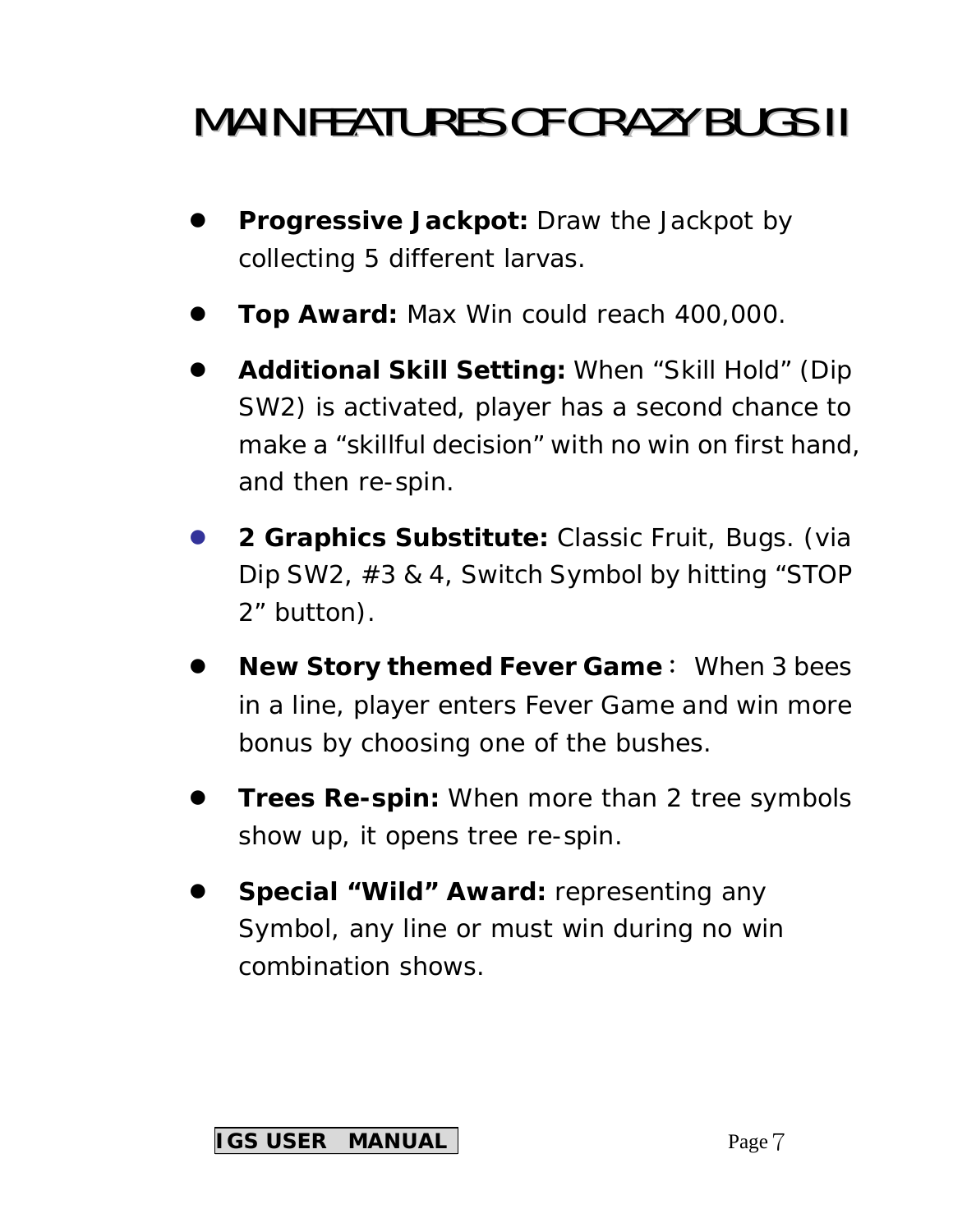### **HOW TO PLAY**

#### *Main Game*



**Main Screen of Crazy Bugs II** 

### *Pay Chart*

z **8 Line-up** 

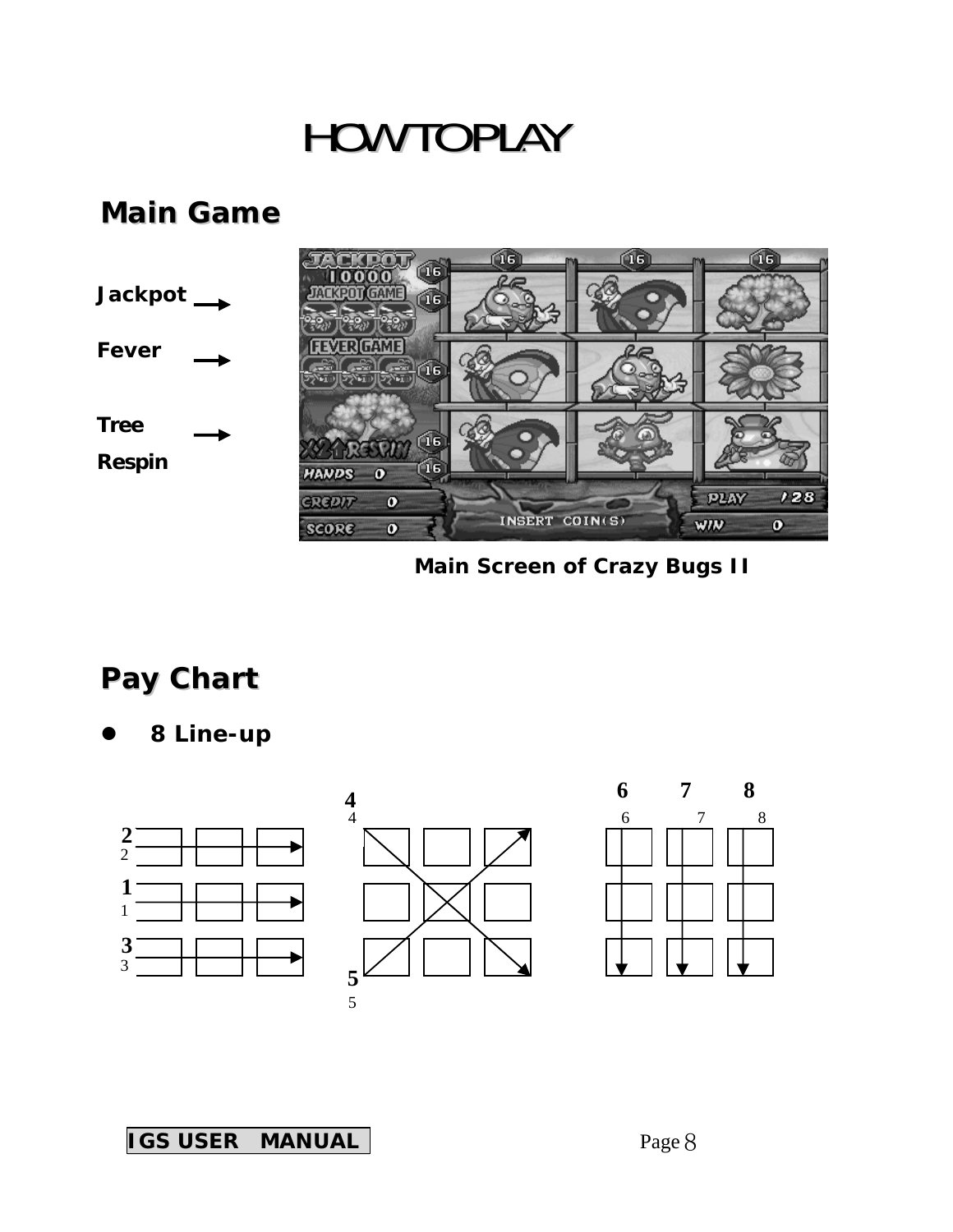### *Jackpot Game*

Linking 3 lines of dragonfly symbols allows players to enter Jackpot Game.



**Screen of Jackpot Entrance** 

Entering the game, there are nine spider-web cages to select from. With 5 chances, player should have the dragonfly break the cage to win the game.



**Screen of Jackpot**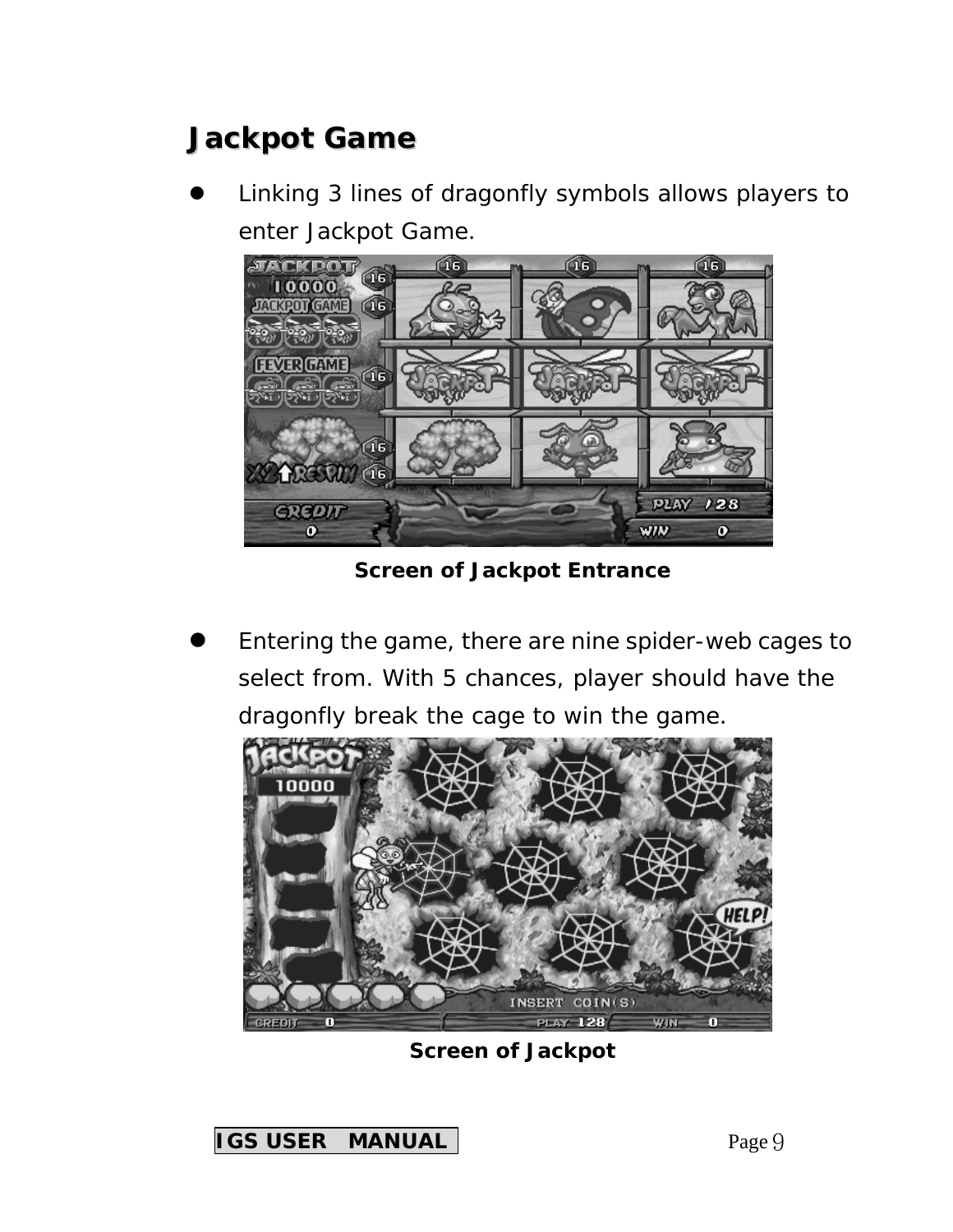To save the imprisoned larva, player must break the spider-web cage.



**Screen of Jackpot** 

To save all five types of larvas, player may win Jackpot.



**Screen of Jackpot**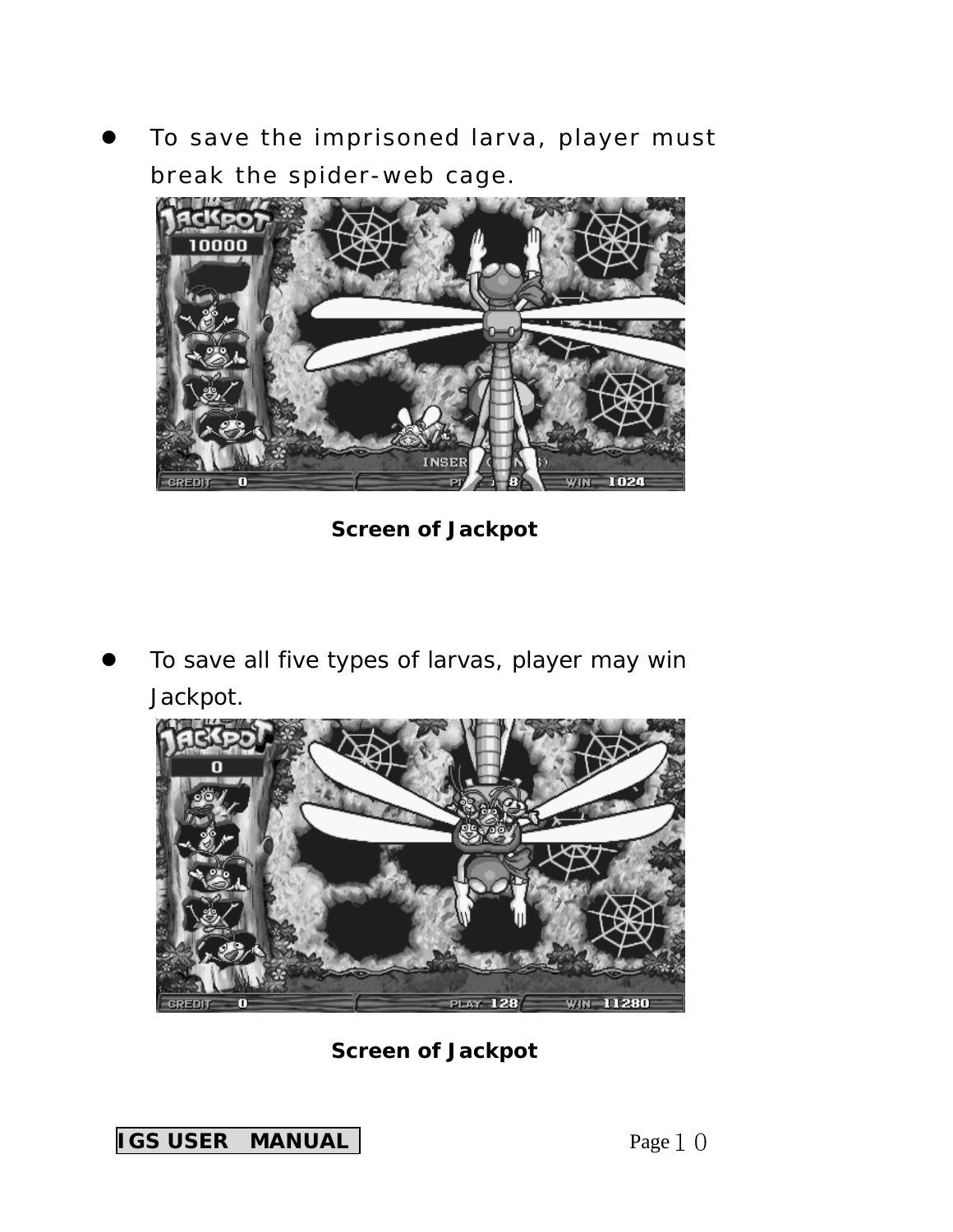### *Fever Game*

Linking three lines of bee symbols allow players to enter Fever Game.



**Screen of Fever Game** 

Enter the game, players see three bushes, one of which should be selected and sought by players.



**Screen of Fever Game** 

**IGS USER MANUAL Page 1** 1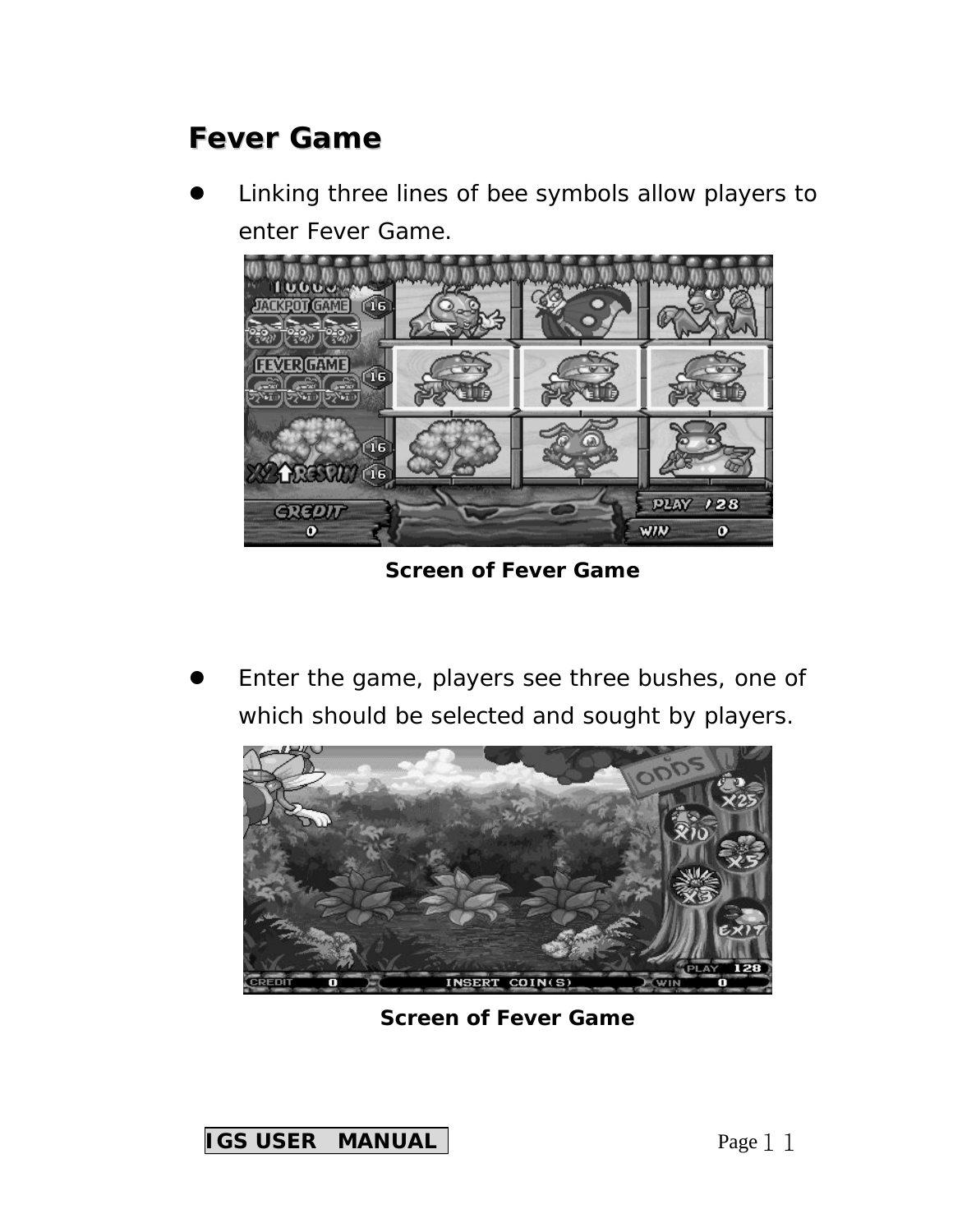During the search, players would get different prizes according to the target they come across.



**Screen of Fever Game** 

However, the game ends if a carnivorous plant is found. Before that, players can search the bushes as many times as they want.



**Screen of Fever Game** 

**IGS USER MANUAL Page 1 2**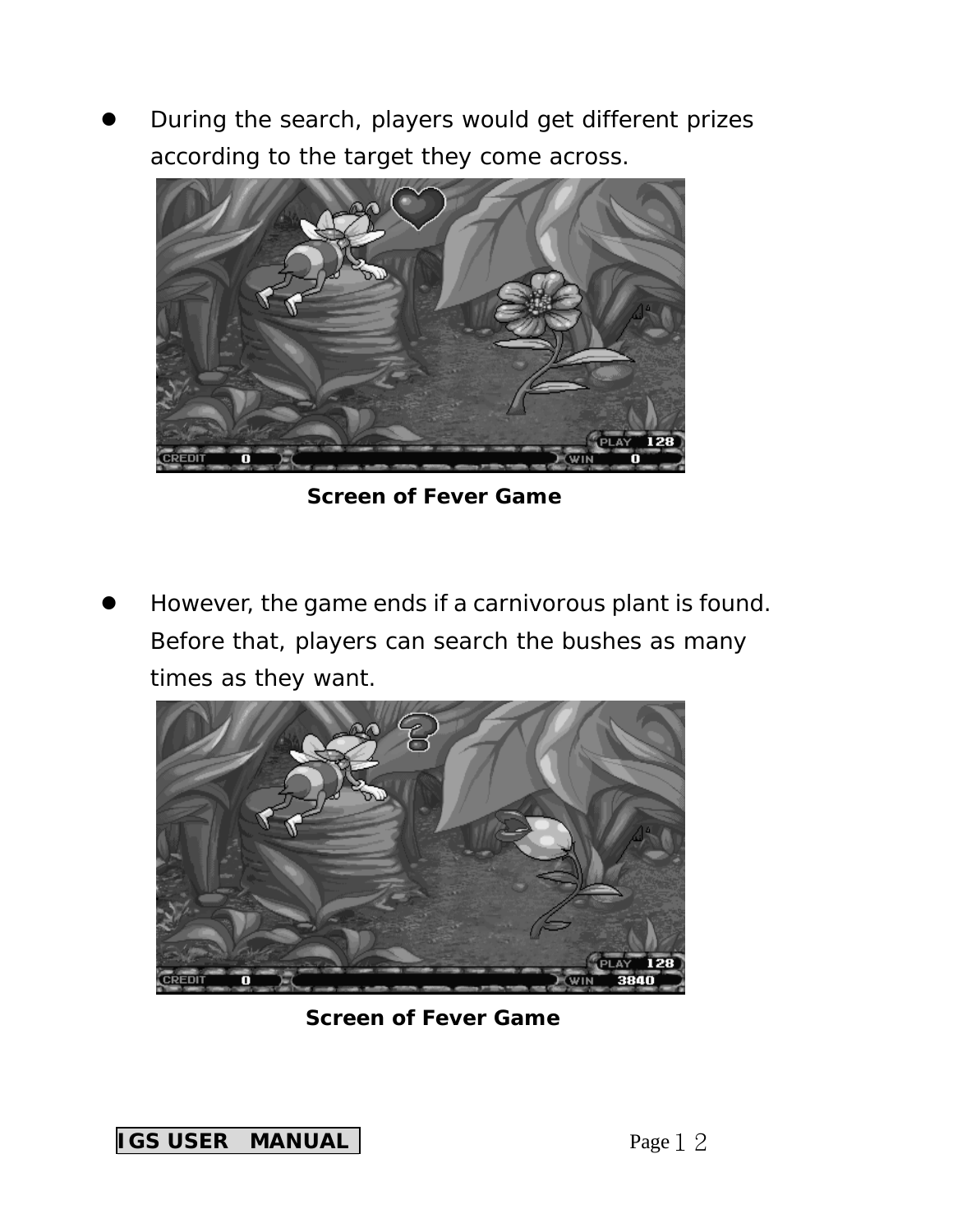### *Tree Respin*

With more than 2 tree symbols will open Tree Respin.



**Screen of Tree Respin** 

Symbols that appear from the tree would replace the old main game tree symbols so that players can win prizes.



**Screen of Tree Respin** 

**IGS USER MANUAL Page 1 3**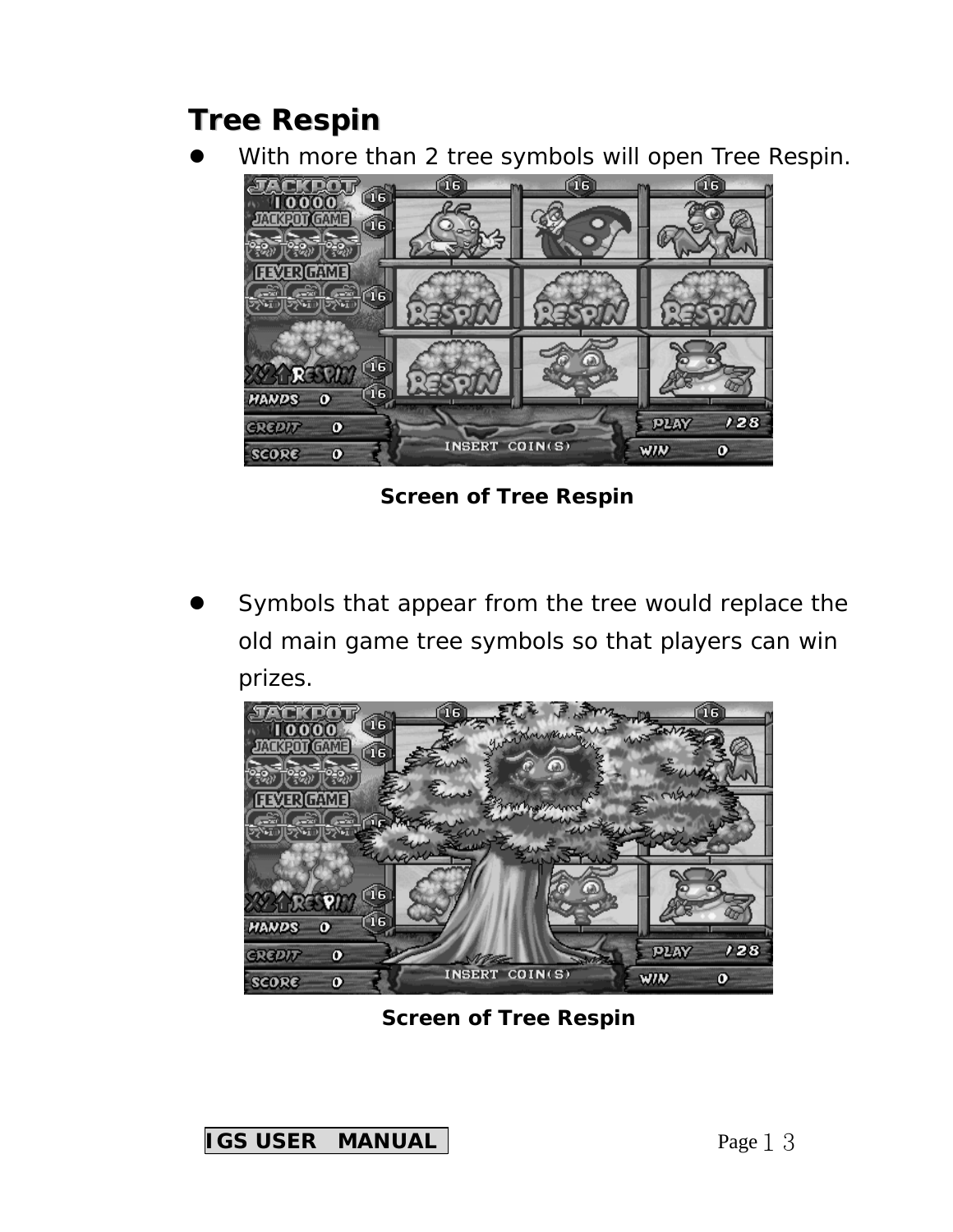### *Wild Fever*

With WILD displaying on the screen and no winning, players would enter Wild Fever.



**Screen of Wild Fever** 

All symbols respin until players win the game.



**Screen of Wild Fever**